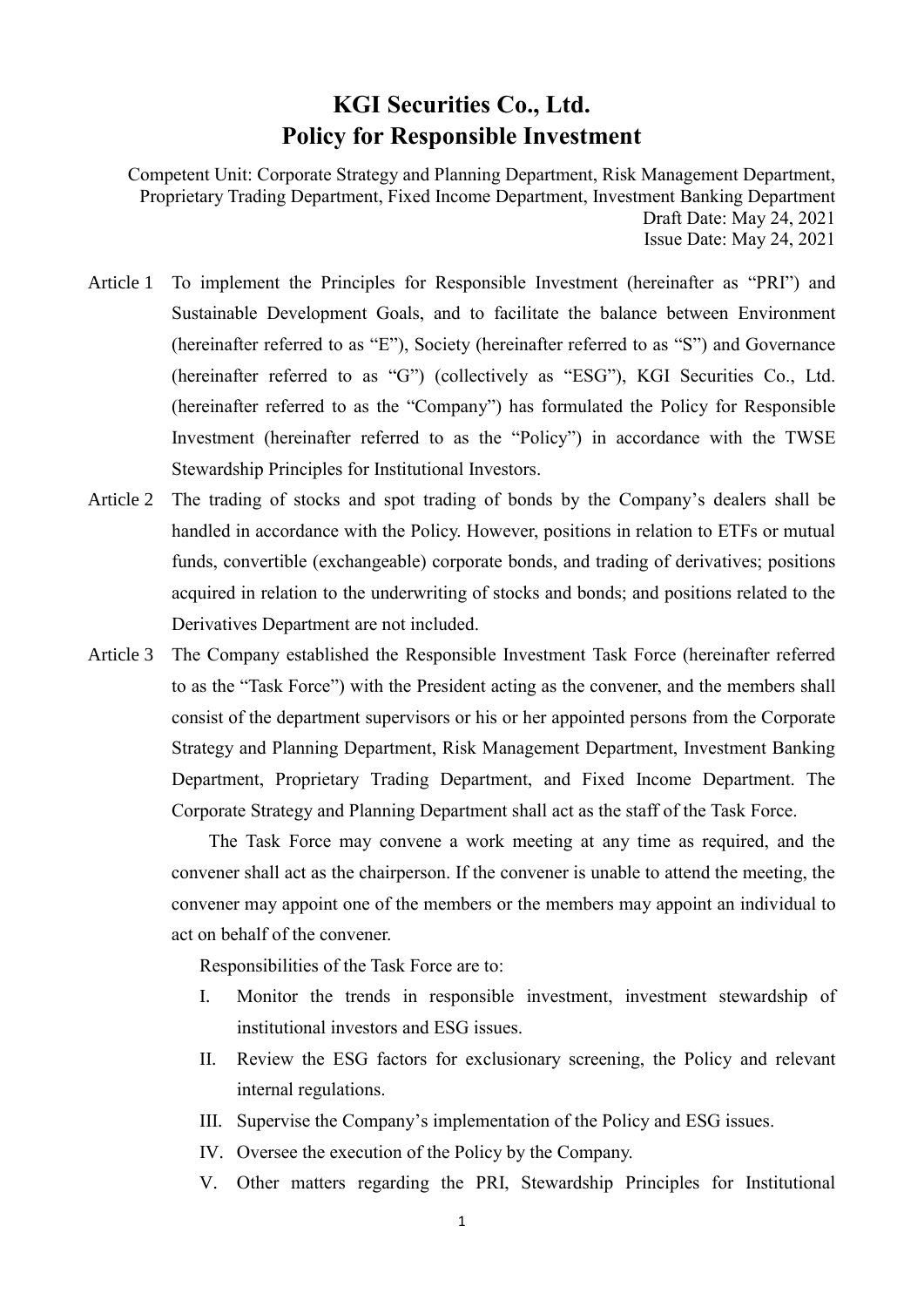Investors and ESG.

- Article 4 At the stages of evaluating the investment objectives, investment decisions and managing portfolios, the Company shall consider ESG issues and other sustainability related factors, and execute stewardship to create value and facilitate sound development of the Company and the portfolio companies.
	- I. While evaluating potential investment objectives, it's imperative on the part of the investment teams to consider ESG issues, and exclude businesses having significant environmental, social or governance disputes as mentioned below:
		- (I) Environmental aspect: Rain forest logging, tobacco industry, polychlorinated biphenyl, and nuclear weapons;
		- (II) Social aspect: Industries and sectors where there is substantial evidence that pornography, drugs, money laundering, terrorism financing, servitude, child labor or violation of human rights are involved;
		- (III) Governance aspect: Companies where there is substantial evidence that the Board violates laws, the corporate charter or a shareholder resolution, or acts in a way that significantly impairs the rights of shareholders or investors.
	- II. Investment teams will continuously monitor, analyze, and evaluate relevant information on investment objectives. If an investment objective has interests in the criteria for exclusion during the investment period, the investment teams have to quickly review and evaluate if improvements have been made or planned and mention in the evaluation report whether to alter investment strategies or lower investment quota of the Company.
	- III. Should an investment object have interests in cement plants and have received a penalty for environmental pollution from competent authorities of environmental protection in the past 12 months, investment teams shall review whether improvement has been made or will be planned.
- Article 5 A policy governing voting is formulated as below for the long-term benefits of the Company and the portfolio companies:
	- I. Active attendance in the shareholders' meetings of the portfolio companies and comment on the proposals.
	- II. Before attending the shareholders' meetings of the portfolio companies, the proposals of the portfolio companies shall be carefully evaluated. As a token of respect for the professional management of the portfolio companies and promote effective developments, the proposals proposed by the senior management of the portfolio companies are approved in principle. However, this does not imply the absolute support to the proposals made by the senior management. If proposals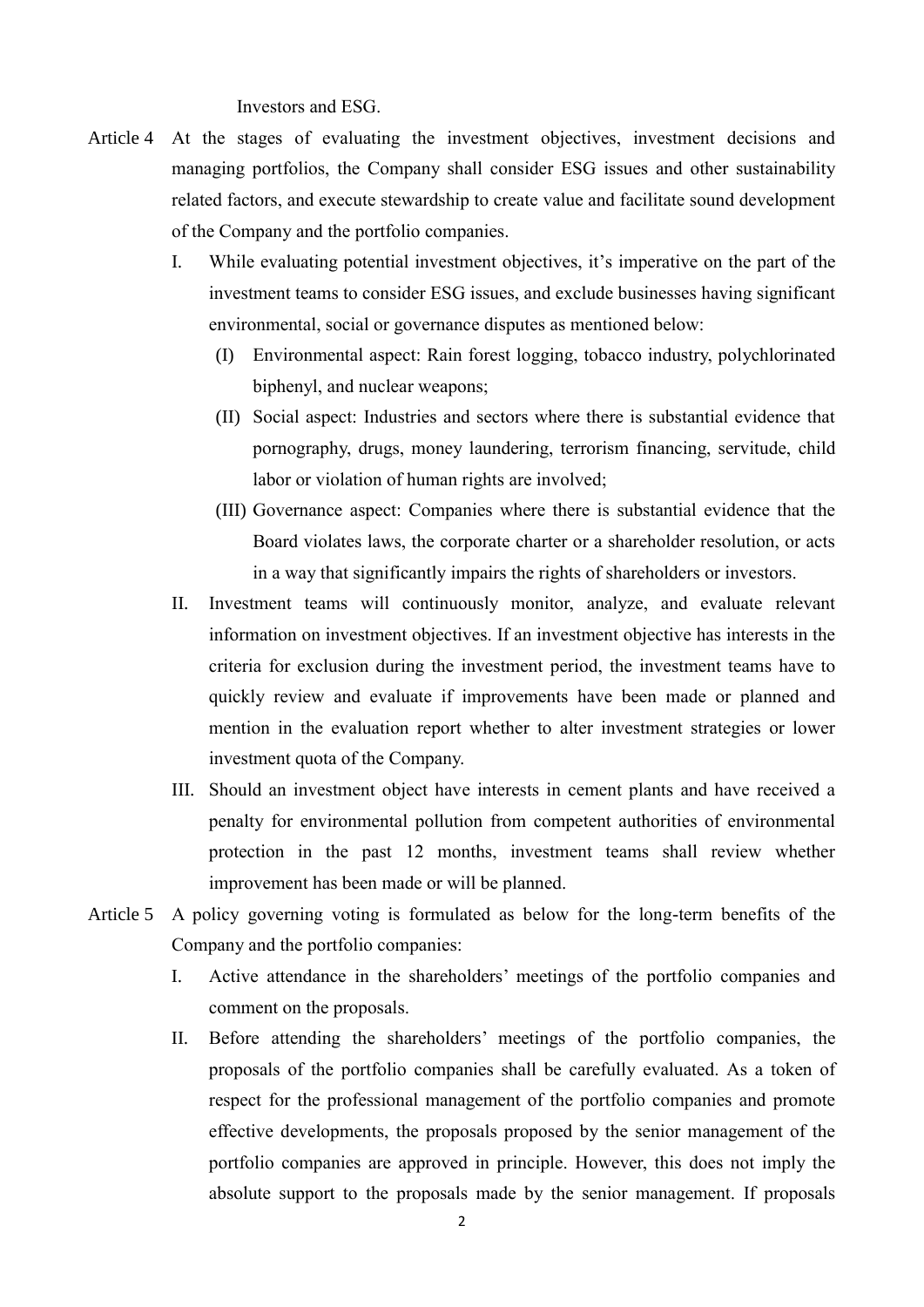have a negative impact on the portfolio companies' sustainable developments or ESG principles, such proposals will be disapproved in principle. If required, further understanding and communication will be sought from the senior management before the shareholders' meetings.

- III. The voting rights on shares will be exercised in written or electronic form. The directions for exercising voting rights for each proposal shall be clearly stated on the appointment letter, except when rights are exercised through electronic means. The aforementioned appointment letter and electronic voting record shall be retained for future reference.
- IV. For persons at the shareholders' meetings of the portfolio companies and have not adopted electronic voting or holds less than 300,000 shares, the Company may or may not appoint a representative to attend the shareholders' meetings and will not be subject to Paragraph 2, Article 20 of the Regulations Governing Securities Firms. When the Company attends a shareholders' meeting, except in the event that electronic voting is adopted, a natural person shall be appointed from the Company's internal personnel (not including spouses or underage children) to exercise the voting right.
- Article 6 The following conflicts of interest management policy has been formulated to prevent the occurrence of conflicts of interest during the execution of business related to the rights and interests of the shareholders:
	- I. Types of conflicts of interest:
		- (I) Conflicts of interest in employee conduct;
		- (II) Conflicts of interest in related party transactions.
	- II. Management of conflicts of interest: The Company implements firewalls for various businesses and establishes a stakeholders' list. The Company also defines the prohibited actions for business-related personnel and conducts related training and promotion. When carrying out their duties, employees shall comply with the internal regulations and control systems, and to prevent the occurrence of conflicts of interest through levels of authorization, information controls, and supervision controls.
- Article 7 The following policy governing engagement is formulated for the purpose of obtaining adequate and useful information of the portfolio companies:
	- I. The Company shall have a dialogue and interact with the portfolio companies via the following channels to identify the risk facing them and their sustainable development strategy, so as to increase and exert the Company's influence and determine the investment strategy thereafter: